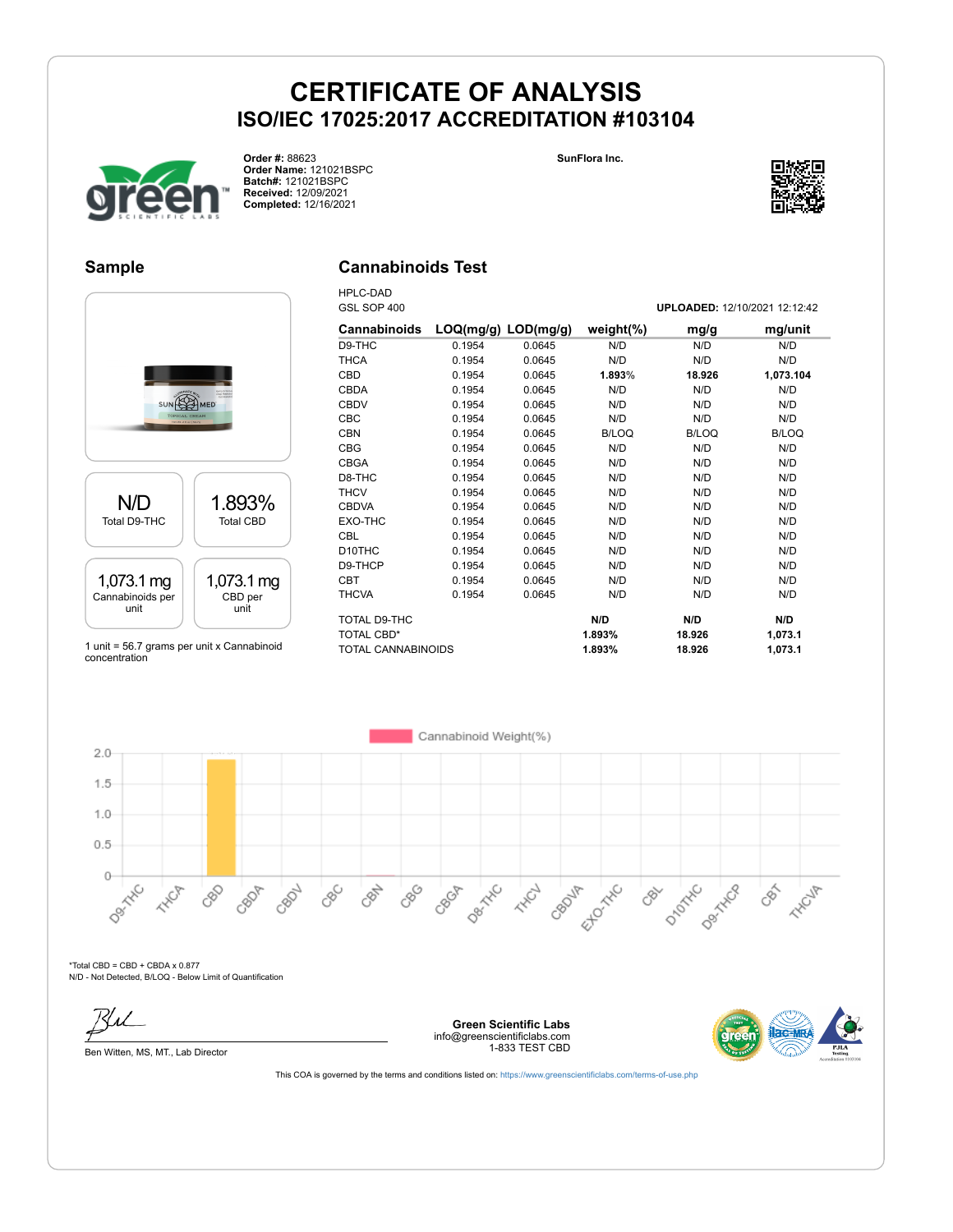GSL SOP 404

**Uploaded:** 12/14/2021 12:18:55



**Order #:** 88623 **Order Name:** 121021BSPC **Batch#:** 121021BSPC **Received:** 12/09/2021 **Completed:** 12/16/2021

**SunFlora Inc.**



## **TERPENES: TOTAL (0.310%)**

GC-FID

| Terpene                   | Results (%)  | LOQ (%) | LOD (%) |
|---------------------------|--------------|---------|---------|
| 3-CARENE                  | B/LOQ        | 0.003%  | 0.001%  |
| A-BISABOLOL               | <b>B/LOQ</b> | 0.003%  | 0.001%  |
| A-CEDRENE                 | N/D          | 0.003%  | 0.001%  |
| A-HUMULENE                | N/D          | 0.003%  | 0.001%  |
| A-PINENE                  | 0.004%       | 0.003%  | 0.001%  |
| A-TERPINENE               | N/D          | 0.003%  | 0.001%  |
| <b>B-MYRCENE</b>          | N/D          | 0.003%  | 0.001%  |
| <b>B-PINENE</b>           | 0.003%       | 0.003%  | 0.001%  |
| BORNEOL (MIX OF ISOMERS)  | N/D          | 0.003%  | 0.001%  |
| <b>CAMPHENE</b>           | N/D          | 0.003%  | 0.001%  |
| CAMPHOR (MIX OF ISOMERS)  | N/D          | 0.003%  | 0.001%  |
| CARYOPHYLLENE OXIDE       | B/LOQ        | 0.003%  | 0.001%  |
| CEDROL                    | N/D          | 0.003%  | 0.001%  |
| CIS-NEROLIDOL             | N/D          | 0.003%  | 0.001%  |
| <b>CIS-OCIMENE</b>        | N/D          | 0.003%  | 0.001%  |
| ENDO-FENCHYL ALCOHOL      | N/D          | 0.003%  | 0.001%  |
| <b>EUCALYPTOL</b>         | 0.026%       | 0.003%  | 0.001%  |
| FENCHONE (MIX OF ISOMERS) | N/D          | 0.003%  | 0.001%  |
| <b>GAMMA-TERPINENE</b>    | N/D          | 0.003%  | 0.001%  |

| Terpene                    | Results (%) | LOQ (%) | $LOD$ (%) |
|----------------------------|-------------|---------|-----------|
| <b>GERANIOL</b>            | N/D         | 0.003%  | 0.001%    |
| <b>GERANYL ACETATE</b>     | N/D         | 0.003%  | 0.001%    |
| GUAIOL                     | N/D         | 0.003%  | 0.001%    |
| HEXAHYDROTHYMOL            | 0.261%      | 0.003%  | 0.001%    |
| <b>ISOBORNEOL</b>          | N/D         | 0.003%  | 0.001%    |
| <b>ISOPULEGOL</b>          | N/D         | 0.003%  | 0.001%    |
| <b>LIMONENE</b>            | N/D         | 0.003%  | 0.001%    |
| LINALOOL                   | N/D         | 0.003%  | 0.001%    |
| NEROL                      | N/D         | 0.003%  | 0.001%    |
| P-MENTHA-1, 5-DIENE        | N/D         | 0.003%  | 0.001%    |
| PULEGONE (+)               | N/D         | 0.003%  | 0.001%    |
| <b>SABINENE HYDRATE</b>    | N/D         | 0.003%  | 0.001%    |
| TERPINEOL (MIX OF ISOMERS) | N/D         | 0.003%  | 0.001%    |
| <b>TERPINOLENE</b>         | N/D         | 0.003%  | 0.001%    |
| TRANS-CARYOPHYLLENE        | 0.011%      | 0.003%  | 0.001%    |
| TRANS-NEROLIDOL            | N/D         | 0.003%  | 0.001%    |
| TRANS-OCIMENE              | N/D         | 0.003%  | 0.001%    |
| VALENCENE                  | N/D         | 0.003%  | 0.001%    |

### **Top Terpenes Results:**



/YıL

Ben Witten, MS, MT., Lab Director

**Green Scientific Labs** info@greenscientificlabs.com 1-833 TEST CBD

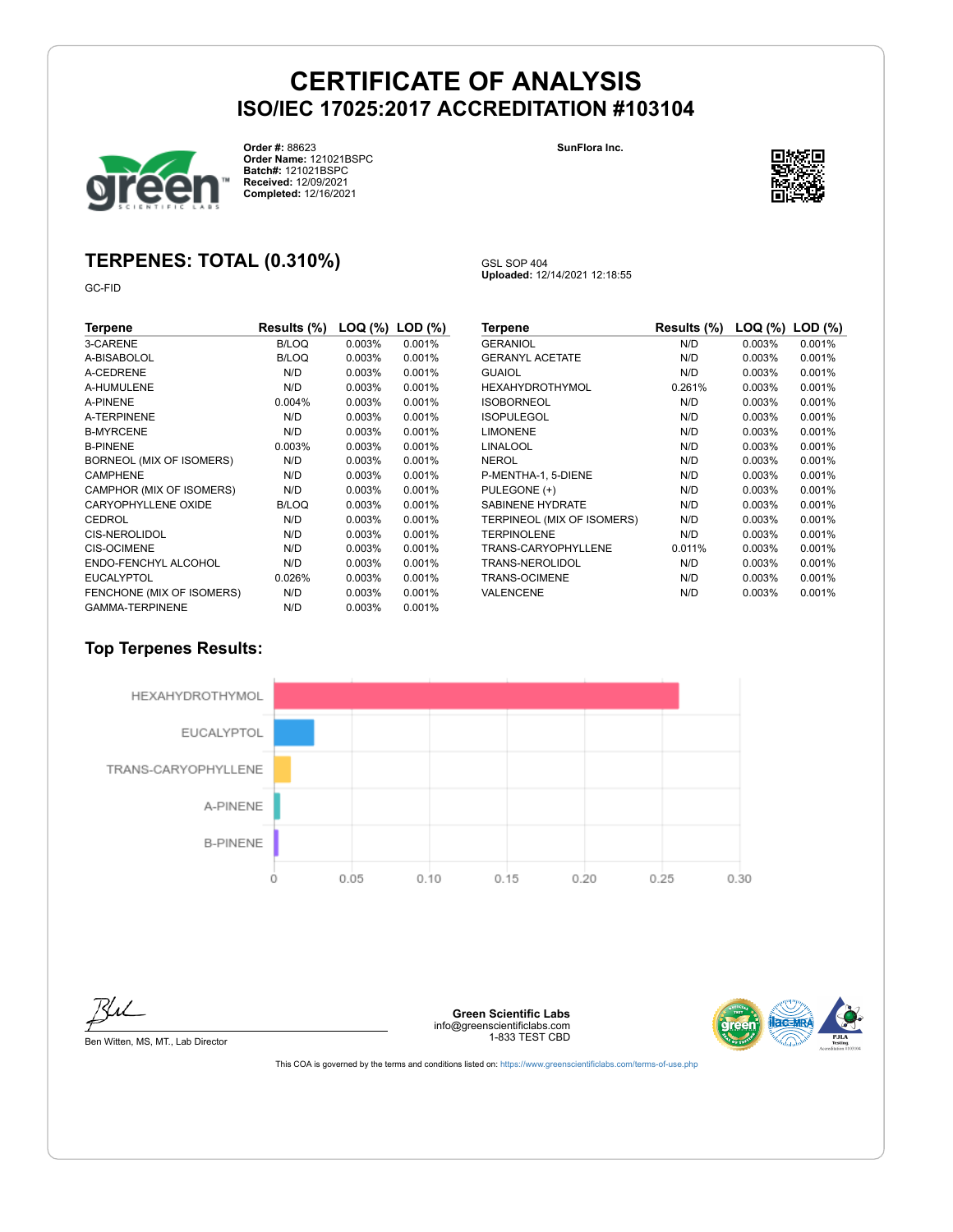

**Order #:** 88623 **Order Name:** 121021BSPC **Batch#:** 121021BSPC **Received:** 12/09/2021 **Completed:** 12/16/2021

**SunFlora Inc.**

**Pesticide Action Level**



**(ppm) (ppm) (ppm)**

**LOQ (ppm)**

**LOD (ppm)**

## **PESTICIDE ANALYSIS:**

GC-MS/MS

GSL SOP 401 **PREPARED:** 12/13/2021 18:03:30 **UPLOADED:** 12/15/2021 12:11:31

**Results (ppm)**

**Pesticide Action Level Results LOQ LOD (ppm)**

CYFLUTHRIN 1.000 N/D 0.100 0.010 CYPERMETHRIN 1.000 N/D 0.100 0.010 PENTACHLORONITROBENZENE 0.200 N/D 0.100 0.010

IMAZALIL 0.100 N/D 0.005 0.001 IMIDACLOPRID 3.000 N/D 0.005 0.001 KRESOXIM-METHYL 1.000 N/D 0.005 0.005 MALATHION 2.000 N/D 0.005 0.001 METALAXYL 3.000 N/D 0.005 0.001 METHIOCARB 0.100 N/D 0.005 0.001 METHOMYL 0.100 N/D 0.005 0.001 MEVINPHOS 0.100 N/D 0.005 0.001 MYCLOBUTANIL 3.000 N/D 0.005 0.005 NALED 0.500 N/D 0.005 0.001 OXAMYL 0.500 N/D 0.005 0.001 PACLOBUTRAZOL 0.100 N/D 0.005 0.005 PERMETHRINS 1.000 N/D 0.005 0.005 PHOSMET 0.200 N/D 0.005 0.001

PIPERONTL<br>BUTOXIDE 3.000 N/D 0.005 0.005 PRALLETHRIN 0.400 N/D 0.005 0.005 PROPICONAZOLE 1.000 N/D 0.010 0.005 PROPOXUR 0.100 N/D 0.005 0.001 PYRETHRINS 1.000 N/D 0.005 0.001 PYRIDABEN 3.000 N/D 0.005 0.005 SPINETORAM 3.000 N/D 0.005 0.005 SPINOSAD 3.000 N/D 0.005 0.005 SPIROMESIFEN 3.000 N/D 0.005 0.001 SPIROTETRAMAT 3.000 N/D 0.005 0.005 SPIROXAMINE 0.100 N/D 0.005 0.001 TEBUCONAZOLE 1.000 N/D 0.005 0.001 THIACLOPRID 0.100 N/D 0.005 0.001 THIAMETHOXAM 1.000 N/D 0.005 0.001 TRIFLOXYSTROBIN 3.000 N/D 0.005 0.005

**(ppm)**

| Pesticide           | <b>Action Level</b><br>(ppm) | Results<br>(ppm) | LOQ<br>(ppm) | LOD<br>(ppm) |
|---------------------|------------------------------|------------------|--------------|--------------|
| CAPTAN              | 3.000                        | N/D              | 0.100        | 0.010        |
| CHLORDANE           | 0.100                        | N/D              | 0.100        | 0.010        |
| <b>CHLORFENAPYR</b> | 0.100                        | N/D              | 0.100        | 0.010        |
| <b>COUMAPHOS</b>    | 0.100                        | N/D              | 0.100        | 0.010        |
| LC-MS/MS            |                              |                  |              |              |

| <b>Pesticide</b>           | <b>Action Level</b> | <b>Results</b> | LOQ   | LOD   |
|----------------------------|---------------------|----------------|-------|-------|
|                            | (ppm)               | (ppm)          | (ppm) | (ppm) |
| <b>ABAMECTIN B1A</b>       | 0.300               | N/D            | 0.005 | 0.005 |
| <b>ACEPHATE</b>            | 3.000               | N/D            | 0.005 | 0.001 |
| <b>ACEQUINOCYL</b>         | 2.000               | N/D            | 0.005 | 0.005 |
| <b>ACETAMIPRID</b>         | 3.000               | N/D            | 0.005 | 0.005 |
| <b>ALDICARB</b>            | 0.100               | N/D            | 0.005 | 0.005 |
| <b>AZOXYSTROBIN</b>        | 3.000               | N/D            | 0.005 | 0.001 |
| <b>BIFENAZATE</b>          | 3.000               | N/D            | 0.005 | 0.001 |
| <b>BIFENTHRIN</b>          | 0.500               | N/D            | 0.005 | 0.005 |
| <b>BOSCALID</b>            | 3.000               | N/D            | 0.005 | 0.005 |
| CARBARYL                   | 0.500               | N/D            | 0.005 | 0.001 |
| <b>CARBOFURAN</b>          | 0.100               | N/D            | 0.005 | 0.001 |
| <b>CHLORANTRANILIPROLE</b> | 3.000               | N/D            | 0.005 | 0.005 |
| <b>CHLORMEQUAT</b>         | 3.000               | N/D            | 0.250 | 0.100 |
| <b>CHLORIDE</b>            |                     |                |       |       |
| <b>CHLORPYRIFOS</b>        | 0.100               | N/D            | 0.005 | 0.005 |
| <b>CLOFENTEZINE</b>        | 0.500               | N/D            | 0.005 | 0.005 |
| <b>DAMINOZIDE</b>          | 0.100               | N/D            | 0.005 | 0.001 |
| <b>DIAZINON</b>            | 0.200               | N/D            | 0.005 | 0.005 |
| <b>DICHLORVOS</b>          | 0.100               | N/D            | 0.005 | 0.001 |
| <b>DIMETHOATE</b>          | 0.100               | N/D            | 0.005 | 0.001 |
| <b>DIMETHOMORPH</b>        | 3.000               | N/D            | 0.005 | 0.001 |
| <b>ETHOPROPHOS</b>         | 0.100               | N/D            | 0.005 | 0.001 |
| <b>ETOFENPROX</b>          | 0.100               | N/D            | 0.005 | 0.005 |
| <b>ETOXAZOLE</b>           | 1.500               | N/D            | 0.050 | 0.005 |
| <b>FENHEXAMID</b>          | 3.000               | N/D            | 0.005 | 0.001 |
| <b>FENOXYCARB</b>          | 0.100               | N/D            | 0.005 | 0.005 |
| <b>FENPYROXIMATE</b>       | 2.000               | N/D            | 0.005 | 0.005 |
| <b>FIPRONIL</b>            | 0.100               | N/D            | 0.005 | 0.005 |
| <b>FLONICAMID</b>          | 2.000               | N/D            | 0.025 | 0.005 |
| <b>FLUDIOXONIL</b>         | 3.000               | N/D            | 0.005 | 0.005 |
| <b>HEXYTHIAZOX</b>         | 2.000               | N/D            | 0.005 | 0.005 |

N/D = Not Detected, A/LOQ = Above LOQ Level, B/LOQ = Below LOQ Level, B/LOD = Below LOD Level



Ben Witten, MS, MT., Lab Director

**Green Scientific Labs** info@greenscientificlabs.com 1-833 TEST CBD

PIPERONYL

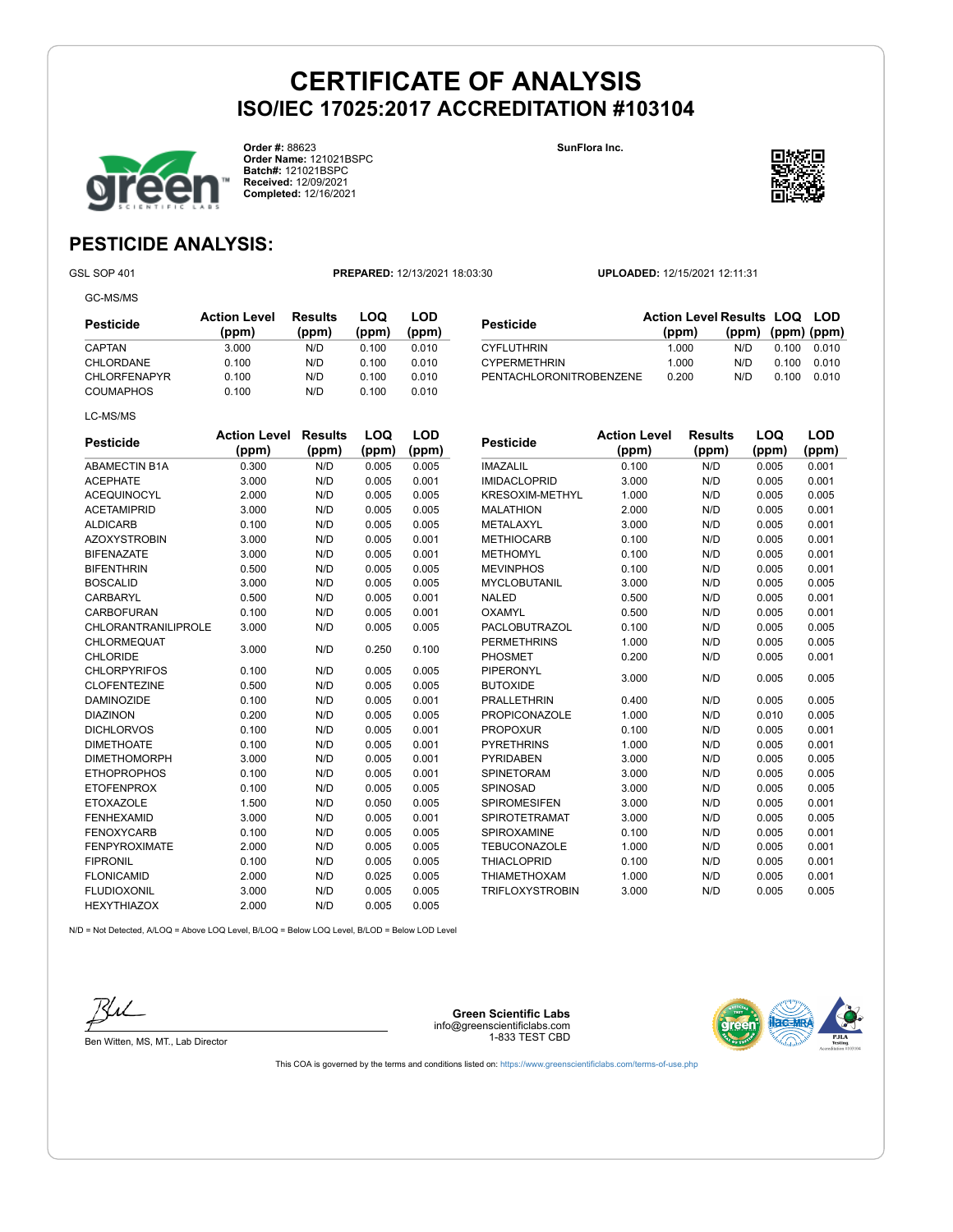

**Order #:** 88623 **Order Name:** 121021BSPC **Batch#:** 121021BSPC **Received:** 12/09/2021 **Completed:** 12/16/2021 **SunFlora Inc.**



## **RESIDUAL SOLVENTS:**

HS-GC-MS

GSL SOP 405

**Uploaded:** 12/15/2021 15:16:26

| <b>Residual Solvent</b>   | <b>Action Level (ppm)</b> | Results (ppm) | LOQ (ppm)      | LOD (ppm) |
|---------------------------|---------------------------|---------------|----------------|-----------|
| 1,1-DICHLOROETHENE        | 8                         | N/D           | 0.63           | 0.6       |
| 1,2- DICHLOROETHANE       | 2                         | N/D           | 0.12           | 0.012     |
| 1,2-DICHLOROETHENE        | 5                         | N/D           | 0.73           | 0.09      |
| <b>ACETONE</b>            | 5,000                     | N/D           | 140            | 9         |
| <b>ACETONITRILE</b>       | 410                       | N/D           | 25             | 0.72      |
| <b>BENZENE</b>            |                           | N/D           |                | 0.6       |
| <b>BUTANE</b>             | 5,000                     | N/D           | 50             | 48        |
| <b>CHLOROFORM</b>         |                           | N/D           |                | 0.5       |
| <b>ETHANOL</b>            | 5,000                     | N/D           | 140            | 12        |
| ETHYL ACETATE             | 5,000                     | N/D           | 140            | 2.4       |
| ETHYL ETHER               | 5,000                     | N/D           | 140            | 6         |
| ETHYLENE OXIDE            |                           | N/D           | $\overline{2}$ | 0.6       |
| <b>ISOPROPYL ALCOHOL</b>  | 5,000                     | N/D           | 140            | 3         |
| <b>METHANOL</b>           | 3,000                     | N/D           | 100            | 6         |
| <b>METHYLENE CHLORIDE</b> | 125                       | N/D           | 1.5            | 1.5       |
| N-HEPTANE                 | 5,000                     | N/D           | 140            | 6         |
| N-HEXANE                  | 290                       | N/D           | 18             | 0.06      |
| <b>PENTANE</b>            | 5,000                     | N/D           | 140            | 9         |
| PROPANE                   | 5,000                     | N/D           | 30             | 30        |
| <b>TOLUENE</b>            | 890                       | N/D           | 53             | 0.9       |
| <b>TRICHLOROETHENE</b>    |                           | N/D           |                | 0.3       |
| <b>XYLENES</b>            | 150                       | N/D           | 130            | 1.8       |

Bu

Ben Witten, MS, MT., Lab Director

**Green Scientific Labs** info@greenscientificlabs.com 1-833 TEST CBD

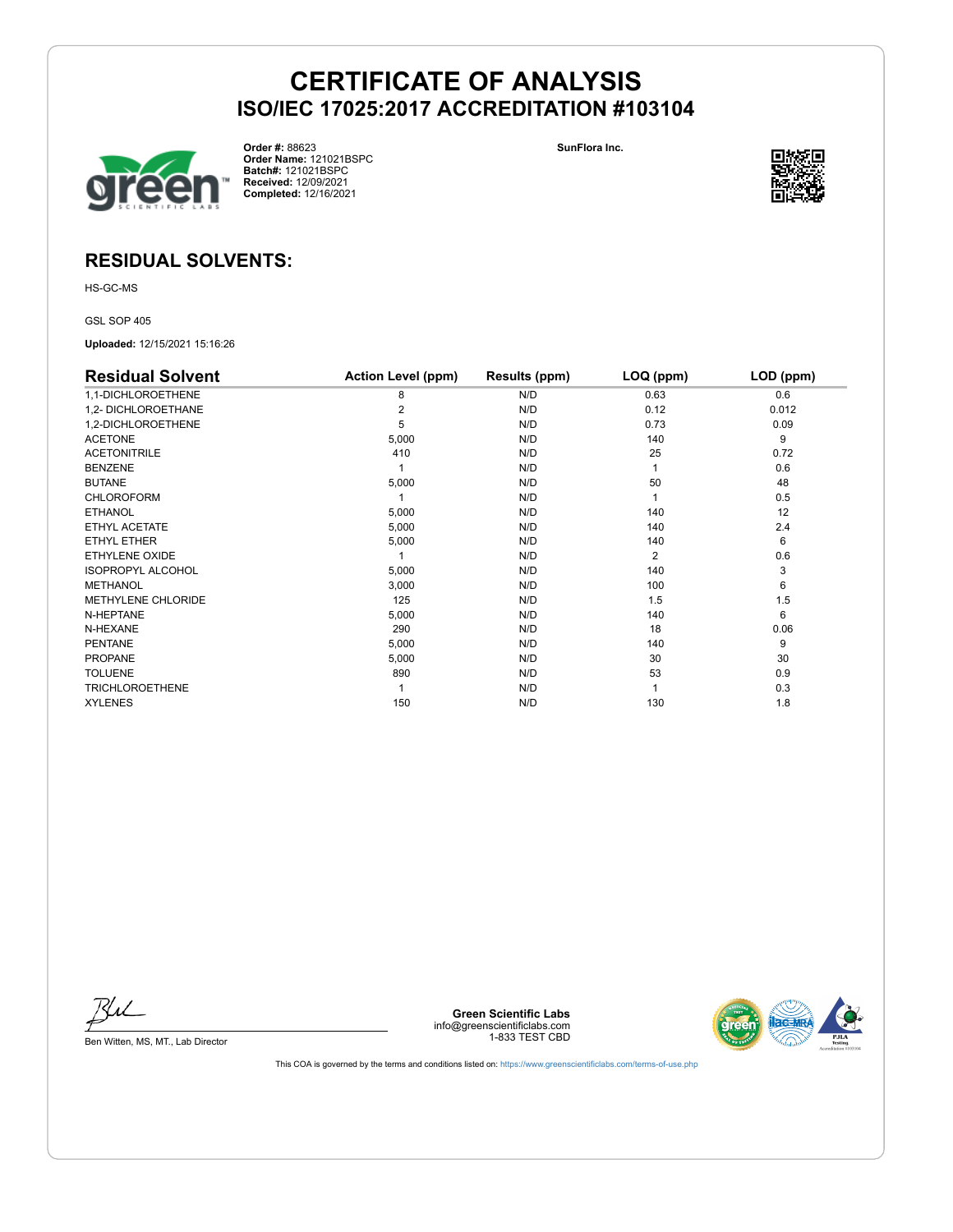

**Order #:** 88623 **Order Name:** 121021BSPC **Batch#:** 121021BSPC **Received:** 12/09/2021 **Completed:** 12/16/2021

**SunFlora Inc.**



**Microbial Analysis: Microbial Analysis** GSL SOP 406

**Uploaded:** 12/11/2021 19:10:02

## **MICROBIAL ANALYSIS:**

| Test                   | <b>SOP</b> | Test Method | Device Used       | Allowable Criteria | <b>Actual Result</b> |
|------------------------|------------|-------------|-------------------|--------------------|----------------------|
| TOTAL YEAST AND MOLD   | 406.01     | USP 61/62+  | <b>ARIAMX PCR</b> | 1000               | < 1.000 CFU/G        |
| LISTERIA MONOCYTOGENES | 406.01     |             | <b>ARIAMX PCR</b> | PRESENCE/ABSENT    | NOT DETECTED         |
| STEC E. COLI*          | 406.01     | USP 61/62+  |                   | DETECT/NOT         | NOT DETECTED         |
|                        |            |             | <b>ARIAMX PCR</b> | <b>DETECTED</b>    |                      |
| PATHOGENIC E. COLI     | 406.01     | USP 61/62+  | ARIAMX PCR        | DETECT/NOT         | NOT DETECTED         |
|                        |            |             |                   | DETECTED           |                      |
| SALMONELLA*            | 406.01     | USP 61/62+  | ARIAMX PCR        | DETECT/NOT         | NOT DETECTED         |
|                        |            |             |                   | <b>DETECTED</b>    |                      |

† USP 61 (enumeration of bacteria TAC, TYM, and ENT/Coliform), USP 62 (identifying specific species E.coli Aspergillus etc)

\* STEC and Salmonella run as Multiplex \*\* CFU/g Calculation based on MIP/Extract matrix



Ben Witten, MS, MT., Lab Director

**Green Scientific Labs** info@greenscientificlabs.com 1-833 TEST CBD